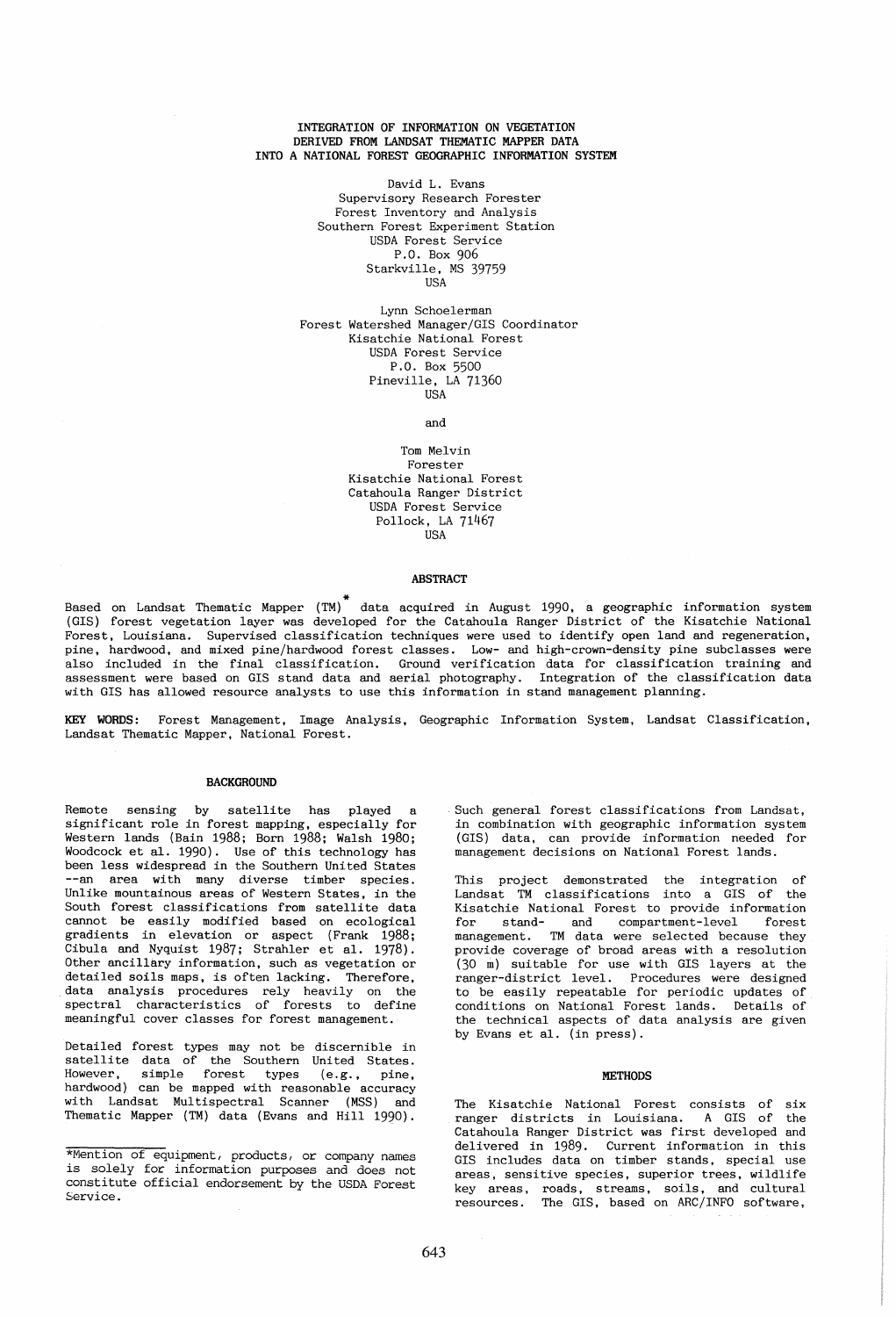was loaded into the computer network at the Southern Forest Experiment Station, Forest Inventory and Analysis unit (SOFIA). for processing and analysis.

Landsat TM data imaged on August 11, 1990, were acquired for the study. These data were approximately one year older than the original GIS database used in the project. Thus, TM classifications and the original GIS could be compared to demonstrate GIS updates.

The TM data were georegistered to the Universal<br>Transverse Mercator projection and then Mercator projection and then reprojected into State plane coordinates for use with the GIS. The red, near-infrared (IR), and two mid-IR channels were used for the classification.

## Landsat Data Analysis Procedures

The TM data were subjected to supervised<br>classification. Signature training fields and classification. Signature training fields and<br>holdout (test) polygons were selected  $(test)$  polygons were interactively within GIS stand boundaries overlayed on the image data. Key attributes such as stand forest type and density in the GIS tabular data were used to determine the stands for sampling. The data for each spectral band in the training polygons were used to develop statistical definitions (signatures) of six cover classes: (1) open/harvest areas, (2) pine regeneration, (3) pine,  $(4)$  mixed forest,  $(5)$  hardwoods, and  $(6)$ water. Color, 1:24,000-scale and color-IR, 1:58,OOO-scale aerial photography was used to verify the characteristics of the training and test polygons. Signatures for each class were merged to form final statistical definitions for the cover classes. The maximum likelihood algorithm in the Earth Resources Data Analysis System (ERDAS) image-processing software package was used to classify the data and produce a thematic map of the six classes.

Additional signature training and a second classification were used to identify low- and<br>high-crown-density pine sub-classes within the high-crown-density pine sub-classes within pine type. The results from the two classifications were combined into a final map of the ranger district. A boundary mask was used to reduce the area of the final classification to a forest cover map of the National Forest.

The distribution of pixels in each of the holdout polygons was determined. Although several classes could occur in any holdout area, a majority approach was used to determine whether the classification agreed with the holdout areas. The forest cover class of each holdout area was determined by the following criteria: pine, > 69 percent pine pixels; hardwood, > 69 percent hardwood pixels; and mixed, 31 to 69 percent pine or hardwood. A more detailed explanation and the results of this process are given by Evans et al. (in press).

# GIS Data Integration

The final classification was converted into an ARC/INFO coverage (GIS layer). The classification and stand data were recombined in order to analyze the classification at the stand level. A representative set of standard inquiries are being developed to demonstrate how the GIS and Landsat classification can be used to make decisions about the district. Adjustment of stand boundaries based on the classification is also being investigated.

## RESULTS AND DISCUSSION

All phases of the classification process were easily implemented and quickly completed. The agreement between the holdout areas and basic forest cover classes was 86 percent. The average agreement for all classes was 84 percent and for the two pine density classes, 79 percent.

The procedures used in this study are considered<br>both efficient and repeatable. Future efficient and repeatable. classifications can be effectively compared with past work to detect changes and analyze trends.<br>Stands that are not expected to change Stands that are not expected to significantly between two successive years should be used for classification training (to provide for consistency in training procedures). The spectral characteristics of the stands may change, however, because of uncontrollable differences in illumination conditions.

Discrepancies between classifications or between classification and field-derived stand data may emphasize changes in the composition or condition of forest stands. Stands labelled as pine regeneration on the ground and misclassified as hardwoods may need release work to control competition from hardwood and herbaceous vegetation. Areas associated with various forms of timber damage (insects, flooding, wind) may classify as high-density pine in a particular image year and low-density pine or partly open forest cover in the next.

Maps (electrostatic printer classifications as well as areas National Forest personnel are evaluating stand management plans (prescriptions) were produced for the ranger district. They the ranger district. They are also being<br>developed to illustrate the agreement of the classification with the stand attributes in the GIS. plots) of the of interest where agreement of the

Plots of the classifications and stand agreement tests are providing National Forest personnel with graphic indications of stands that may need to be assessed for thinning, hardwood control, or extended regeneration efforts. A recent example of how the classification was used follows.

A field forester was reexamining stands where pine timber was to be thinned (selectively cut for sale and stand improvement). However, some of the previously identified areas did not actually have<br>enough timber volume to cut (inoperable). The enough timber volume to cut (inoperable).<br>Landsat, classification, revealed, that Landsat classification revealed that the inoperable areas were identified as low-density pine. Other areas that had not been included in the original thinning plans, but could have been, were identified on the classification as high-density pine. This example illustrates how the Landsat classification can provide useful information for planning timber management and harvests.

Combining classification and GIS data provides a wealth of information that can be used for complex management decisions. Stand age and condition in the GIS can be used with the density classes from Landsat to determine where harvesting, stand improvement, and other timber management options are warranted. Stand boundaries can be easily redefined based on harvest patterns and logical grouping of similar timber types and stand densities that may not have been previously identified.